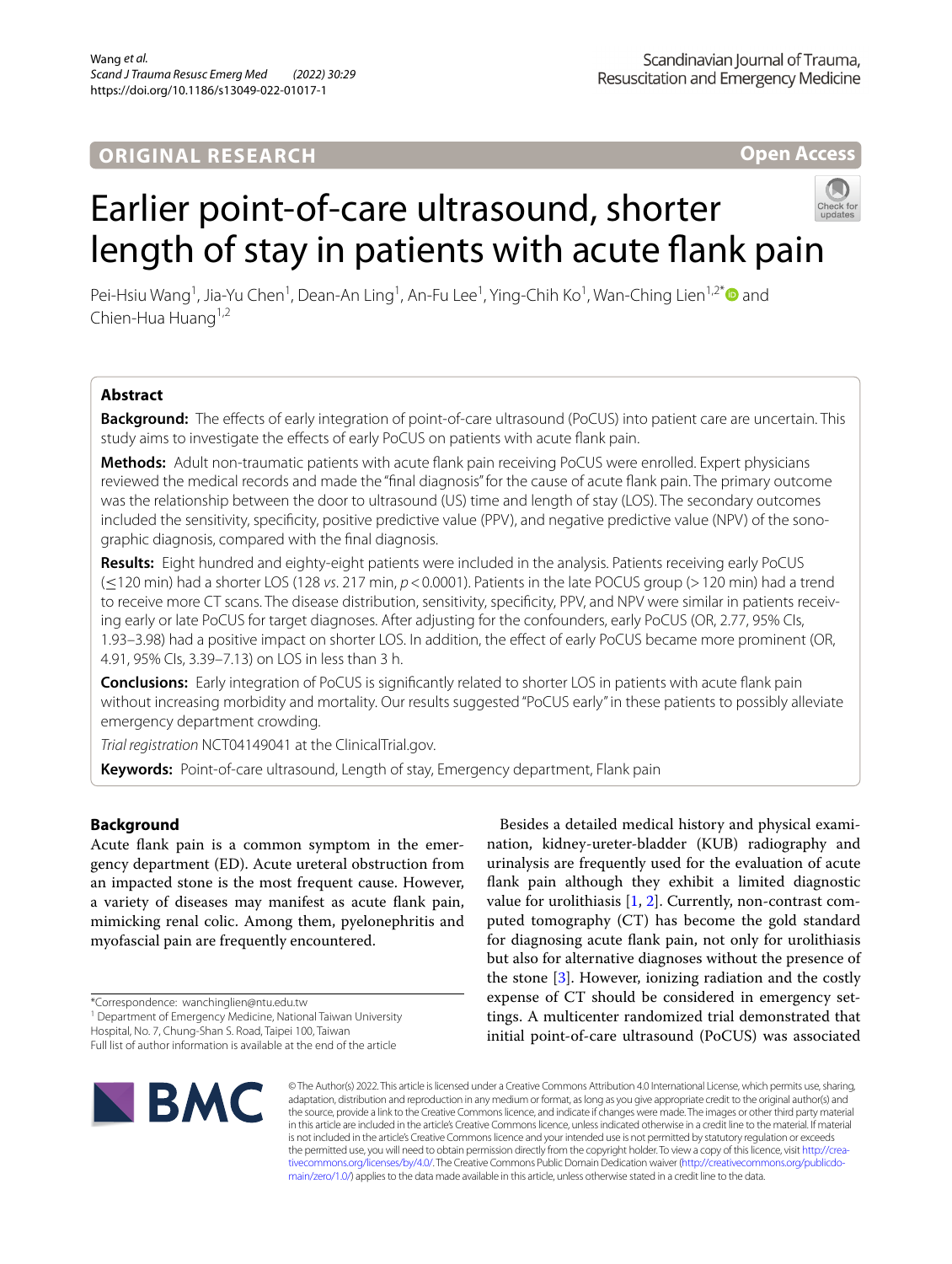with lower cumulative radiation exposure than initial CT. Notably, no signifcant diferences in high-risk diagnoses, serious adverse events, and ED revisits between ultrasound (US) and CT  $[4]$  $[4]$ . However, the median length of stay (LOS) of patients remained more than 5 h in the PoCUS group, longer than the time targets (4 h) in emergency care [\[5](#page-5-4)].

With the advance of PoCUS, it can be used as an extension of the doctor's hand to look inside and fnd out the possible etiology. The effects of early integration of PoCUS into actual patient care are uncertain. This study aims to investigate the efects of early PoCUS in the evaluation of ED patients with acute fank pain.

# **Methods**

# **Study design and setting**

The retrospective study was conducted at the ED of the National Taiwan University Hospital (NTUH), a tertiary medical center in Taiwan, between July 2015 and July 2017. The study protocol was approved by the Institutional Review Board of the Ethics Committee of the NTUH (201907173RIND) with a waiver of informed consent and registered at ClinicalTrials.gov (NCT04149041).

PoCUS was included in emergency residency US training since 2012, and all of the residents passed the handon assessment. The instructors were certified by the Taiwan Society of Ultrasound in Medicine and had more than 10 years of experience in sonographic examinations. All ultrasonographic examinations were written in a standard report form including indication, sonographic fndings, sonographic diagnosis, and management.

Two US machines (SSA-550A, SSA-660, Canon, Japan) equipped with 2–5 MHz curvilinear transducers were set up and placed on standby for use.

# **Patient enrollment**

Adult non-traumatic patients (more than 20-year-old) presenting with acute fank pain referred for PoCUS were eligible. Patients aged less than 20 years, with pregnancy or trauma were excluded.

## **Data collection**

Clinical data were retrospectively obtained from the electronic medical records, including age, sex, body mass index (BMI), comorbidities, vital signs on arrival, time of visits, door to physician time, door to US time, door to KUB time, door to CT time, door to urinalysis time, ED LOS, and patient disposition, as well as the sonographic reports. The time of visits was categorized into weekday visits or weekend/holiday visits, as well as dayshift visits (8 a.m. to 8 p.m.) or nightshift visits (8 p.m. to 8 a.m.).

After patient discharge, expert ED physicians not involving PoCUS training reviewed the medical records and made the "fnal diagnosis" for the cause of acute fank pain (urolithiasis, pyelonephritis, myofascial pain, or others). The diagnostic criteria for urolithiasis included the presence of stones in the urinary tract in KUB, PoCUS, CT, or other imaging studies besides history and physical examination.

# **Outcome measurement**

The primary outcome was the relationship between the door to US time and LOS. The secondary outcomes included the sensitivity, specifcity, positive predictive value (PPV), and negative predictive value (NPV) of the sonographic diagnosis, compared with the fnal diagnosis.

### **Statistical analysis**

All data were analyzed by SAS software (SAS 9.4, Cary, North Carolina, USA). Categorical data were expressed in counts and proportions and compared using a Chisquare test, while continuous data were expressed in medians and interquartile ranges (IQRs), and examined using Wilcoxon's rank-sum test.

The linear regression model was applied to investigate the relationship between the door to US time and LOS. Covariates in the model included age, sex, BMI, comorbidities, time of visits, and door to physician time. Further, the patients were divided into two groups by the door to US time  $\leq$ 120 min (early) or >120 min (late). Between-group diferences for the parameters were investigated.

The logistic regression model was applied to investigate the early use of PoCUS ( $\leq$ 120 min) associated with shortened LOS  $\left($  <240 min) [\[5](#page-5-4)]. Covariates in the model were age, sex, BMI, comorbidities, time to visits, door to physician time, and door to US time categorized by 120 min. Odds ratios (ORs) were computed with 95% confdence intervals (CIs) for signifcant parameters. Also, the model was re-built using LOS of 180 min as the cut-point. A p-value of less than 0.05 was considered statistically signifcant.

## **Results**

During the study period, 899 patients with acute fank pain received PoCUS. After excluding 11 patients without available documentation, 888 patients were included in the analysis (Table  $1$ , Fig. [1\)](#page-3-0). The median age was 51 years (IQR, 39–62 years), and 495 (56%) were men. The median door to physician time, door to US time, door to urinalysis time and ED LOS were 19 (IQR, 16–23), 35 (IQR, 20–82), 59 (IQR, 42–90), and 146 (IQR, 100–255) minutes, respectively. Eight hundred and fve patients (91%) were discharged from the ED. No mortality was observed.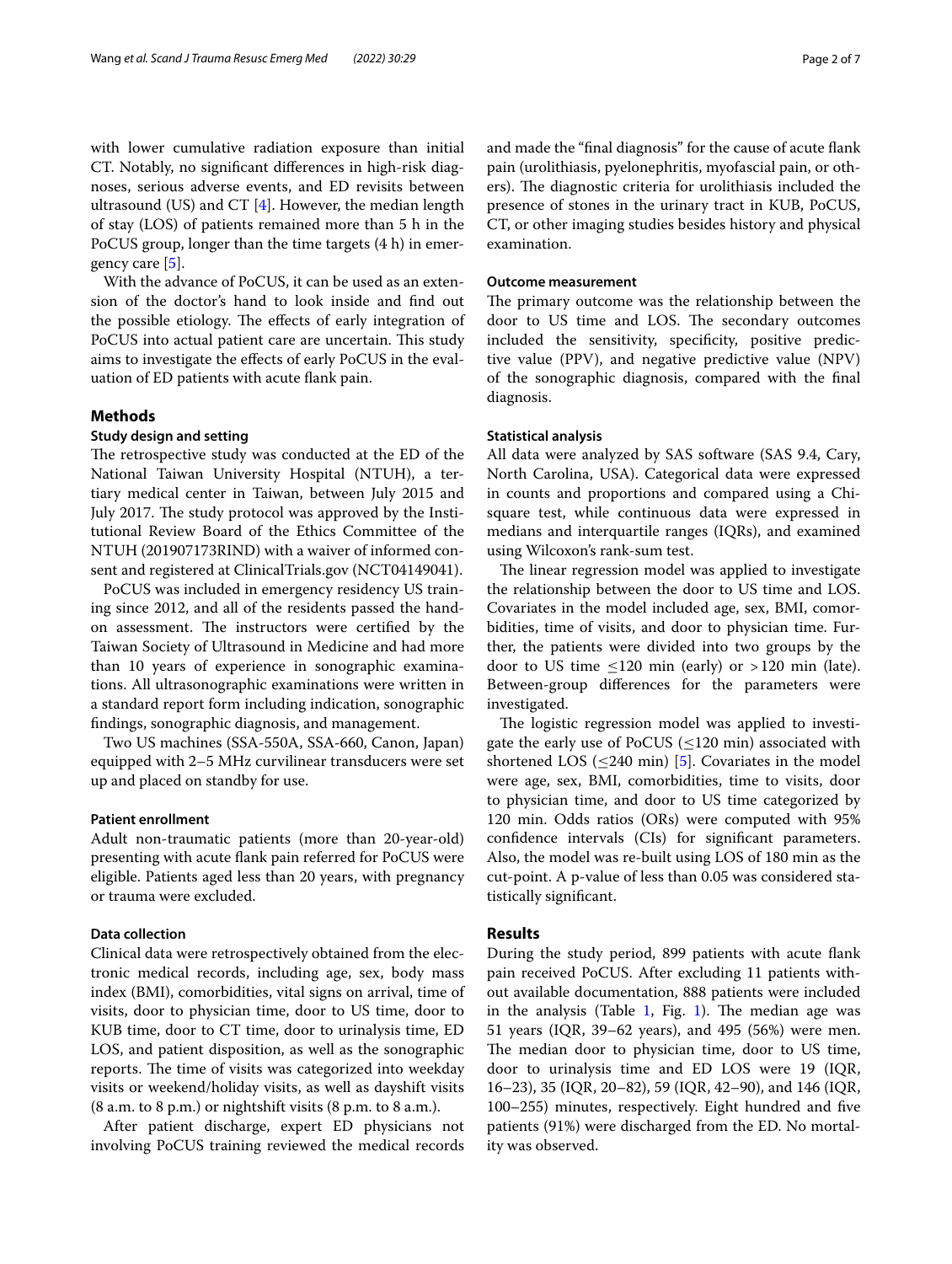# <span id="page-2-0"></span>**Table 1** The characteristics of the included patients

|                                           | Total ( $n = 888$ ) | PoCUS $\frac{1}{2}$ 120 min<br>$(n=720)$ | PoCUS > 120 min (n = 168) | $p$ -value <sup><math>\ddagger</math></sup> |
|-------------------------------------------|---------------------|------------------------------------------|---------------------------|---------------------------------------------|
| Age, years*                               | 51(39, 62)          | 51 (40, 62)                              | 52 (37, 61)               | 0.857                                       |
| Male, n (%)                               | 495 (55.7%)         | 396 (55.0%)                              | 99 (58.9%)                | 0.356                                       |
| Body mass index*                          | 24.2 (21.7, 27.4)   | 24.1 (21.7, 27.3)                        | 24.7 (21.7, 27.6)         | 0.211                                       |
| Comorbidity                               |                     |                                          |                           |                                             |
| Hypertension                              | 190 (21.4%)         | 150 (20.8%)                              | 40 (23.8%)                | 0.397                                       |
| Diabetes mellitus                         | 103 (11.6%)         | 84 (11.7%)                               | 19 (11.3%)                | 0.896                                       |
| Hyperlipidemia                            | 72 (8.1%)           | 59 (8.2%)                                | 13 (7.7%)                 | 0.845                                       |
| Chronic kidney disease                    | 34 (3.8%)           | 28 (3.9%)                                | 6(3.6%)                   | 0.847                                       |
| Coronary artery disease                   | 46 (5.2%)           | 33 (4.6%)                                | 13 (7.7%)                 | 0.097                                       |
| Malignancy                                | 59 (6.6%)           | 49 (6.8%)                                | 10 (6.0%)                 | 0.689                                       |
| Vital signs                               |                     |                                          |                           |                                             |
| Systolic blood pressure, mm-Hq*           | 141 (127, 159)      | 141 (126, 160)                           | 142 (127, 155)            | 0.987                                       |
| Diastolic blood pressure, mm-Hq*          | 80 (71, 90)         | 81 (71, 90)                              | 80 (70, 90)               | 0.506                                       |
| Heart rate, per min*                      | 82 (72, 94)         | 82 (71, 94)                              | 82 (73, 94)               | 0.639                                       |
| SpO2, %*                                  | 98 (96, 99)         | 98 (96, 99)                              | 98 (96, 99)               | 0.174                                       |
| Weekend/holiday visits, n (%)             | 291 (32.8%)         | 230 (31.9%)                              | 61 (36.3%)                | 0.278                                       |
| Dayshift visits, n (%)                    | 429 (48.3%)         | 349 (48.5%)                              | 80 (47.6%)                | 0.842                                       |
| Door to Physician time, min*              | 19(16,23)           | 19 (16, 23)                              | 21(16, 26)                | 0.068                                       |
| Door to X-ray time, min*                  | 39 (27, 59)         | 38 (27, 59)                              | 43 (30, 61)               | 0.117                                       |
| Door to US <sup>†</sup> time, min*        | 35 (20, 82)         | 30 (18, 52)                              | 168 (144, 237)            | < 0.0001                                    |
| Door to urinalysis time, min*             | 59 (42, 90)         | 60 (42, 89)                              | 57 (43, 94)               | 0.267                                       |
| Patients receiving $CT^{\dagger}$ , n (%) | 129 (14.5%)         | 97 (13.5%)                               | 32 (19.0%)                | 0.065                                       |
| Length of stay, min*                      | 146 (100, 255)      | 128 (95,221)                             | 217 (161,625)             | < 0.0001                                    |
| $ED^{\dagger}$ discharge, n (%)           | 805 (90.7%)         | 655 (91.0%)                              | 150 (89.3%)               | 0.499                                       |

\*Presented as median and interquartile ranges (IQRs)

† *US* ultrasonography, *CT* computed tomography, *ED* emergency department, *PoCUS* point-of-care ultrasound

 $^\ddag$  Comparisons between patients with door to ultrasound time less than 120 min and more than 120 min

We investigated the relationship between the door to US time and LOS using a linear regression model. The results showed that the shorter the door to US time, the shorter the LOS (coefficient,  $1.30 \pm 0.14$ ,  $p < 0.0001$ ) after adjusting for age, sex, BMI, comorbidities, time of visits, and door to physician time.

Moreover, we categorized the patients into 2 groups based on the door to US time in less than 120 min (early) or more than  $120$  $120$  min (late) (Table 1). Among the patients, 720 patients received early PoCUS and the median door to US time was 30 (IQR, 18–52) minutes. The remaining 168 patients received late PoCUS, and the median door to US time was 168 (IQR, 144–237) minutes. Patients receiving early PoCUS had a shorter LOS (128  $vs.$  217 min,  $p < 0.0001$ ). There were no significant diferences in age, sex, body max index, comorbidities, vital signs on arrival, time of visits, door to physician time, door to x-ray time, door to urinalysis time, CT rate, and ED discharge rate between the two groups (Table [1](#page-2-0)). Patients in the late POCUS group had a trend to receive more CT scans.

Moreover, the fnal diagnoses for the cause of acute fank pain included urolithiasis (57%), acute pyelonephritis (15%), myofascial pain (14%), and miscellaneous diagnoses. There was no significant association between the door to US time and final diagnoses (Table [2\)](#page-3-1). The patterns of disease distribution were similar among the groups receiving early or late PoCUS.

Furthermore, the logistic regression model was applied to investigate the factors associated with LOS less than 4 h. After adjusting for the confounders, early PoCUS (OR, 2.77, 95% CIs, 1.93–3.98) had a positive impact on shorter LOS. By contrast, patients with malignancy (OR, 0.54, 95% CIs, 0.30–0.98) had longer LOS. In addition, the efect of early PoCUS became more prominent (OR, 4.91, 95% CIs, 3.39–7.13) on LOS in less than 3 h.

The sensitivity, specificity, PPV, and NPV were similar in patients receiving early or late PoCUS for target diagnoses (Table  $3$ ). The presence of unilateral hydronephrosis on PoCUS was associated with high sensitivity, specifcity, PPV, and NPV for the diagnosis of urolithiasis, whether in early or late PoCUS groups. However, normal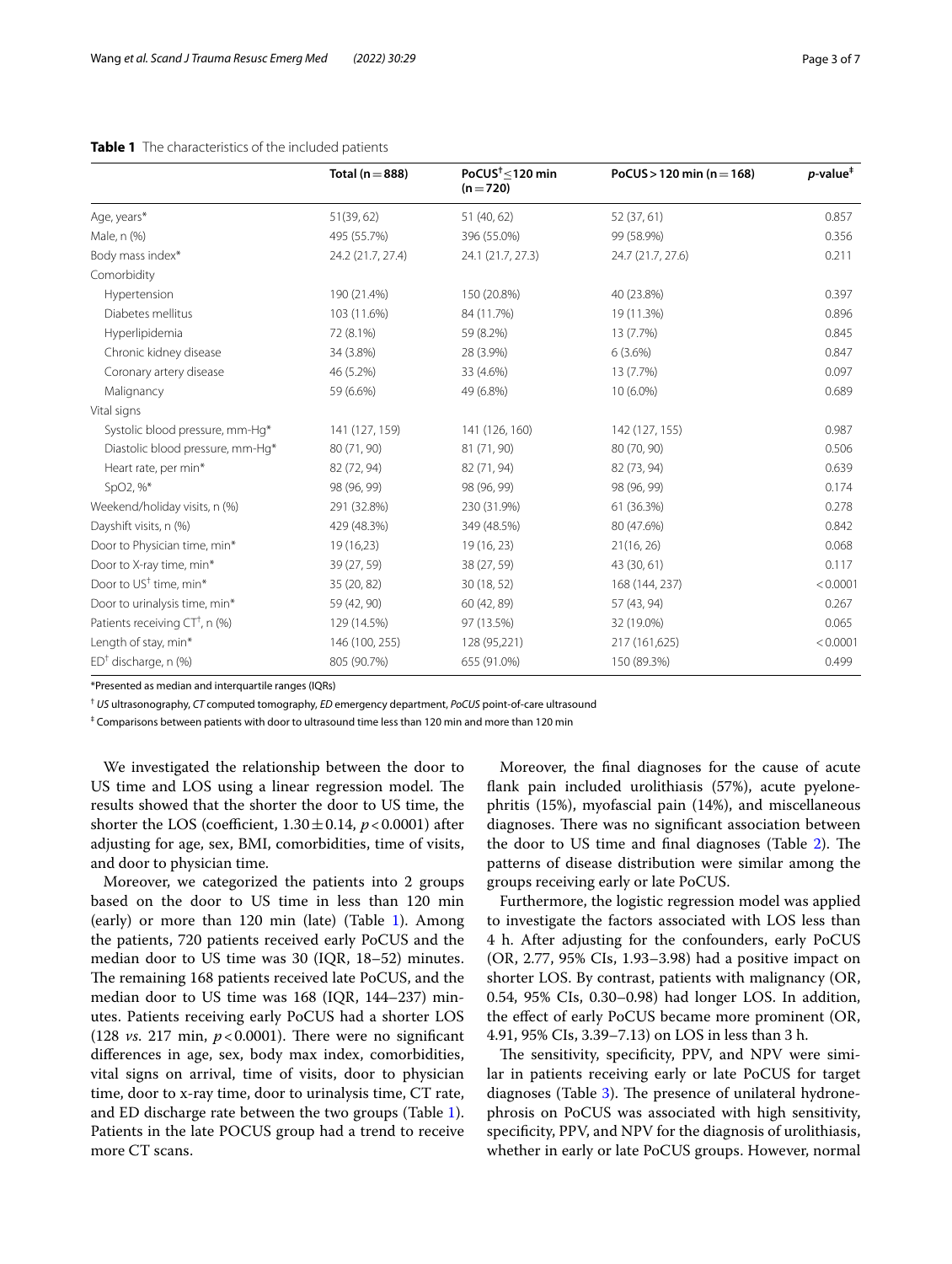

<span id="page-3-1"></span><span id="page-3-0"></span>**Table 2** The distribution of the target conditions

| <b>Diagnosis</b>                            | POCUS <sup>†</sup> < 120 min (n = 720) | POCUS > 120 min ( $n = 168$ ) | p-Value* |  |
|---------------------------------------------|----------------------------------------|-------------------------------|----------|--|
| Urolithiasis, n (%)                         | 403 (56.0)                             | 100(59.5)                     | 0.403    |  |
| Pyelonephritis, n (%)                       | 100 (13.9)                             | 30 (17.9)                     | 0.190    |  |
| Myofascial pain, n (%)                      | 108 (15.0)                             | 19(11.3)                      | 0.219    |  |
| Others, n (%)                               | 109 (15.1)                             | 19(11.3)                      | 0.203    |  |
| Cancer pain, n (%)                          | 44(6.1)                                | 6(3.6)                        | 0.199    |  |
| Functional GI <sup>†</sup> disorders, n (%) | 34(4.7)                                | 5(3.0)                        | 0.320    |  |
| Renal hemorrhage, n (%)                     | 2(0.3)                                 | $\mathbf 0$                   | 0.494    |  |
| Abdominal aortic aneurysm, n (%)            | 3(0.4)                                 | 1(0.6)                        | 0.756    |  |
| Gallstones, n (%)                           | 2(0.3)                                 | 1(0.6)                        | 0.523    |  |
| Herpes zoster, n (%)                        | 1(0.1)                                 | 1(0.6)                        | 0.261    |  |
| Polycystic kidney disease, n (%)            | 1(0.1)<br>1(0.6)                       |                               | 0.261    |  |
| Miscellaneous, n (%)                        | 21(2.9)                                | 4(2.4)                        | 0.705    |  |

\*Comparisons between patients with door to renal ultrasound less than 120 min and more than 120 min

† *POCUS* point-of-care ultrasound, *GI* gastrointestinal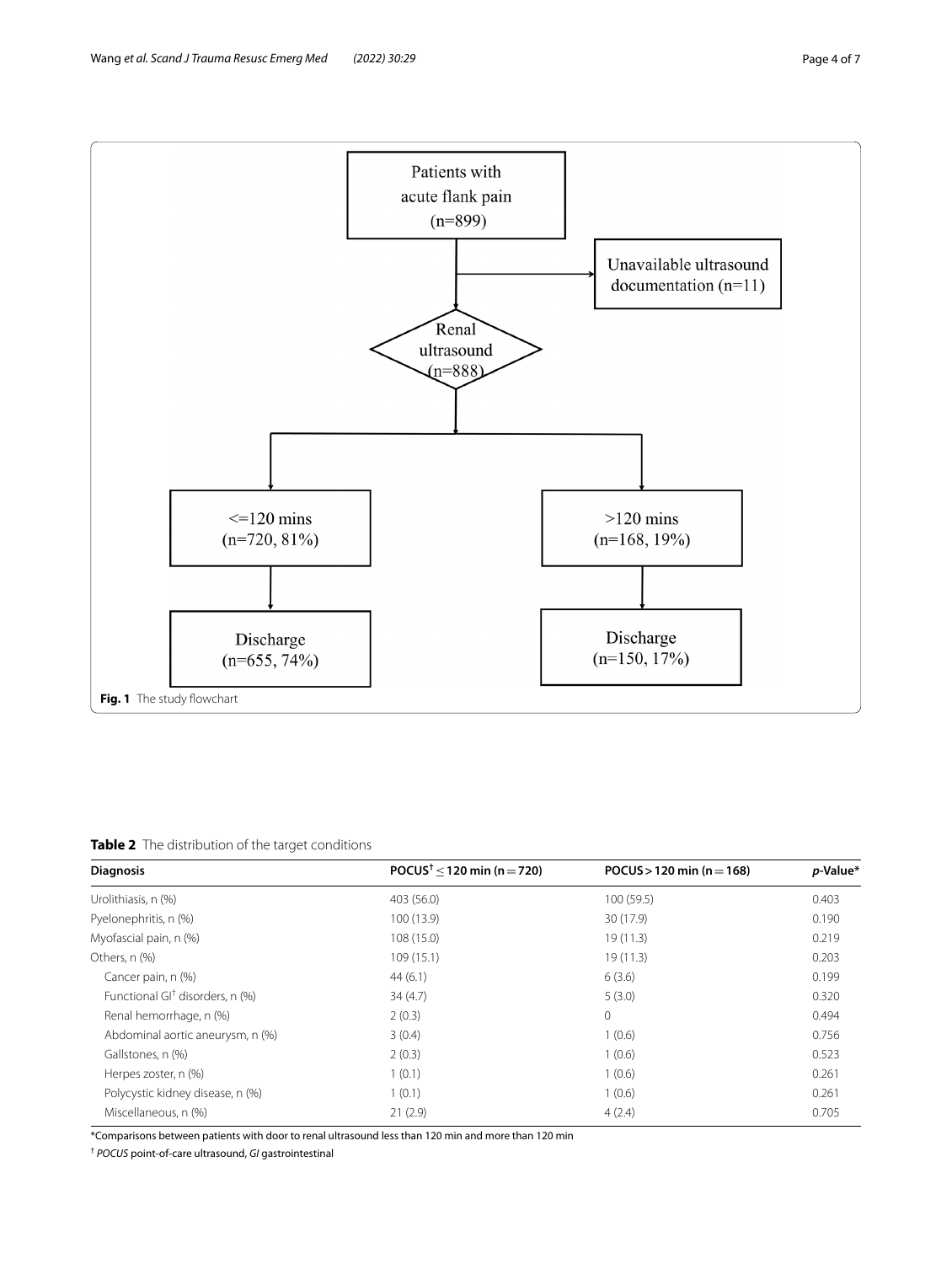<span id="page-4-0"></span>**Table 3** The sensitivity, specificity, positive predictive value, and negative predictive value of the sonographic findings for target diagnoses

|                               | Sonographic finding       | PoCUS <sup>†</sup><br>time (min) | Sensitivity <sup>#</sup> , % | Specificity <sup><math>#</math></sup> , % | $PPV^{\dagger\ddagger}$ , % | $NPV^{\dagger\ddagger}$ , % |
|-------------------------------|---------------------------|----------------------------------|------------------------------|-------------------------------------------|-----------------------------|-----------------------------|
| Urolithiasis ( $n = 503$ )    | Unilateral hydronephrosis | $\leq$ 120                       | 86.4 (83.0,89.7)             | 83.0 (78.8,87.1)                          | 86.6 (83.2,89.9)            | 82.7 (78.6,86.9)            |
|                               |                           | >120                             | 86.0 (79.2,92.8)             | 76.5 (66.4,86.6)                          | 84.3 (77.3,91.4)            | 78.8 (68.9,88.7)            |
| Pyelonephritis ( $n = 130$ )  | Normal kidney*            | < 120                            | 63.0 (53.5,72.5)             | 69.4 (65.7,73.0)                          | 24.9 (19.6,30.2)            | 92.1 (89.6,94.5)            |
|                               |                           | >120                             | 56.7 (38.9,74.4)             | 74.6 (67.4,81.9)                          | 32.7 (19.9,45.4)            | 88.8 (83.1,94.5)            |
| Myofascial pain ( $n = 127$ ) | Normal kidney*            | $\leq 120$                       | 100 (100,100)                | 77.5 (74.1,80.8)                          | 43.9 (37.7,50.1)            | 100 (100,100)               |
|                               |                           | >120                             | 100 (100,100)                | 77.9 (71.2,84.5)                          | 36.5 (23.5,49.6)            | 100 (100,100)               |

\*Indicated without the presence of hydronephrosis or other specifc fndings

† *PoCUS* point-of-care ultrasound, *PPV* positive predictive value, *NPV* negative predictive value

‡ () indicates 95% confdence intervals

kidneys (i.e. without the presence of hydronephrosis or other specifc fndings) in the sonographic fnding had varying sensitivity and specifcity for the diagnosis of pyelonephritis and myofascial pain.

# **Discussion**

Acute fank pain is a frequently encountered complaint at the ED. Compared with non-contrast CT, US has the advantage of bedside accessibility and a lack of ionic radiation. Our study investigated the efect of PoCUS on patient-centered outcomes. The results showed that the earlier use of PoCUS was associated with shorter ED LOS in patients with acute fank pain. An earlier PoCUS did not harm the diagnostic accuracy including sensitivity, specificity, PPV, and NPV.

Urolithiasis is the most frequent cause among patients with acute fank pain. Previous studies have suggested that US is the ideal initial imaging test in the ED setting for patients with suspected urolithiasis without changing patient outcomes and morbidity [[4](#page-5-3), [6\]](#page-5-5). Modern ED provided not only urgent care for life-threatening emergencies but also further diagnostic assessment and workups [[7\]](#page-5-6). Thus, ED LOS was substantially increasing, which resulted in ED crowding and subsequent complications, and increased mortality [[8,](#page-5-7) [9\]](#page-5-8). Moreover, a decrease in ED boarding and crowding would prevent in-hospital transmission and infection during the global COVID-19 pandemic. Our results well demonstrated that early integration of PoCUS in clinical practice was signifcantly associated with lessening ED LOS, possibly alleviating ED crowding. Also, the efect of early PoCUS remained signifcant after adjusting the door to physician time and other confounders, implying it was not associated with early or late access to the physician.

There have been still some concerns regarding the use of PoCUS for the diagnosis of urolithiasis. PoCUS has limited ability to visualize stones less than 3 mm [\[10](#page-5-9)], or in the mid-ureter due to the interference of overlying bowel gas. Also, a high BMI would result in unclear US images and restricted felds of view. On the other aspect, a small subset of patients with tiny ureteral stones does not develop hydronephrosis indeed. However, even in patients with severe hydronephrosis, permanent damage to the kidneys may only occur after 2 weeks; therefore, emergency interventions may not be required [[11\]](#page-5-10). In this study, we adopted hydronephrosis as an indirect sign of urolithiasis, and the results presented with acceptable sensitivity and specifcity. Also, the discharge rate was more than 90%, in agreement with a previous review [\[12](#page-5-11)]. Moreover, no adverse outcomes were observed.

In recent years, PoCUS has become a required milestone competency in residency practice [[13–](#page-5-12)[16](#page-6-0)]. PoCUS can be considered a "21st-century stethoscope" to evaluate a broad spectrum of illnesses and change the management of a wide variety of patients in emergent settings [[17,](#page-6-1) [18\]](#page-6-2). A well-established training program with an easily accessible US machine is essential for efective incorporation into clinical care. However, previous studies mainly focused on the diagnostic accuracy of PoCUS compared with CT or US performed by radiologists [\[4](#page-5-3), [10\]](#page-5-9), rarely on how to integrate PoCUS during clinical practice. Our study provided evidence that PoCUS could be a part of the timely evaluation of acute fank pain.

Moreover, diseases of the abdominal aorta represent a category of life-threatening conditions, which present with flank pain [[19\]](#page-6-3). In our study, 4 cases were diagnosed to have abdominal aortic aneurysms. Of them, 3 (75%) were diagnosed with early PoCUS, although there was no signifcant diference in diagnosing aortic aneurysms between early and late PoCUS. However, timely recognition and proper management would be benefcial to these patients to reduce morbidity and mortality [\[20\]](#page-6-4).

There were limitations in this study. First, because our study was a retrospective design, some US images and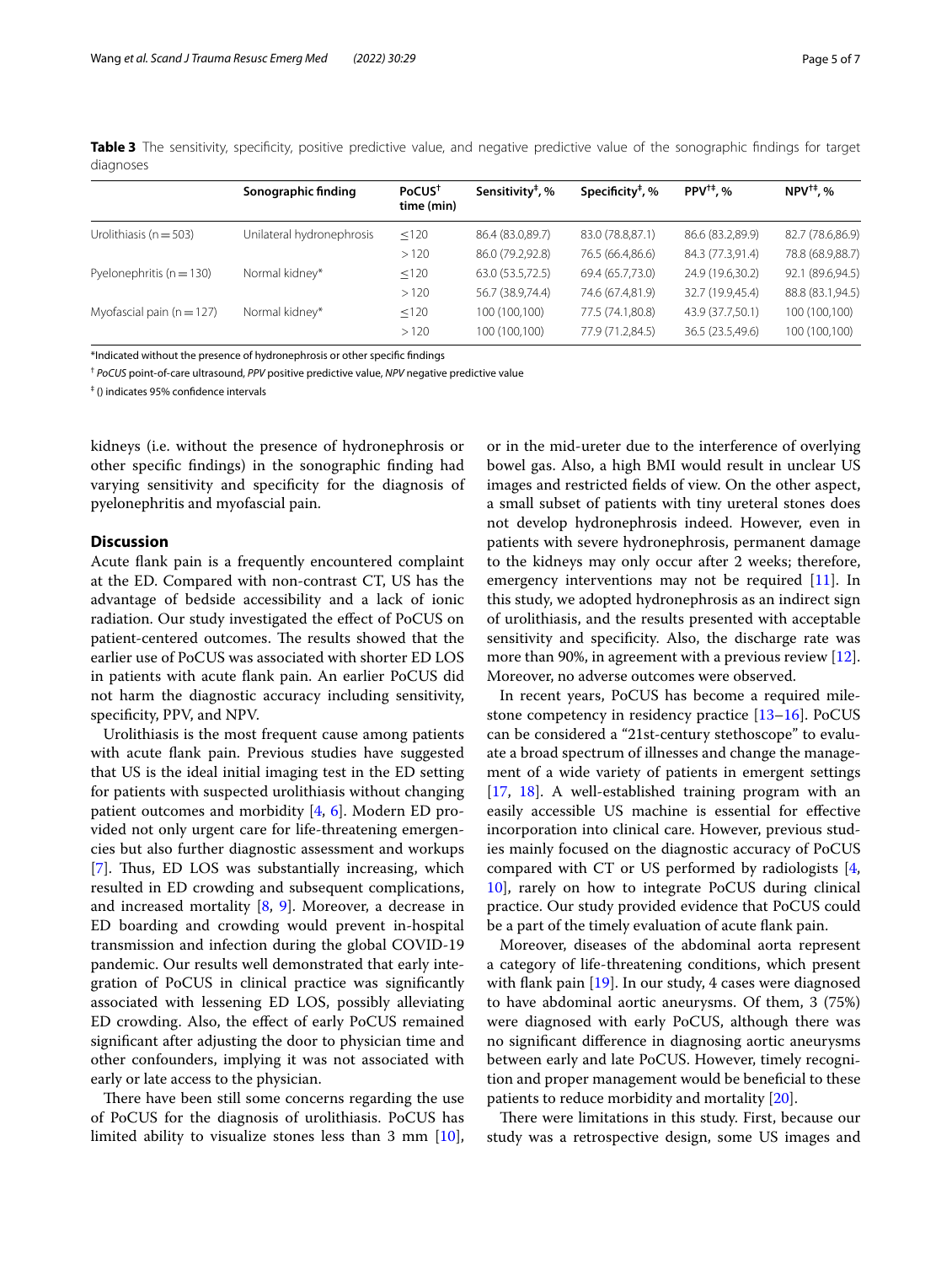records were missing. However, the missing data was only 1% and the results were representative of the largescale study. Second, there were no absolute guidelines for how early to use US in patients with acute fank pain. It depended on physicians' clinical discretions, which may result in selection bias. However, the distribution of etiologies was similar in patients receiving US in 120 min or later. Also, the diagnostic accuracy of PoCUS was similar between these two groups. Third, the factors influencing the LOS were multifactorial, occurring in the input, throughput, and output [[21\]](#page-6-5), although we had adjusted the selected covariates in the regression model. However, other factors which existed at the same time of patient visits such as already crowding, busy ED, or diferent doctors were hard to be explored due to a retrospective design. Fourth, we adopted a "normal" sonographic fnding for the diagnosis of pyelonephritis or myofascial pain. Notably, a normal fnding does not exclude the presence of other diseases, and the physician should correlate the sonographic fnding into clinical context/supplemental tests. Last, our hospital was a teaching hospital where the comorbidity and disease patterns would be more severe and complicated. As the results shown in this study, a substantial percentage of patients presented with fank pain due to existing malignancies and exhibited a longer LOS. Also, someone would wonder if the longer LOS was a result of diagnostic uncertainty due to a less "typical" presentation. However, the disease patterns and the percentage of discharge were similar between the early and late PoCUS groups.

# **Conclusions**

Early integration of PoCUS for ED patient care is signifcantly related to shorter LOS in patients with acute fank pain without increasing morbidity and mortality. Our results suggested "PoCUS early" in these patients to possibly alleviate ED crowding. However, many factors are involved in ED patient flow that further investigations should be explored.

#### **Abbreviations**

ED: Emergency department; KUB: Kidney-ureter-bladder; CT: Computed tomography; PoCUS: Point-of-care ultrasound; US: Ultrasound; LOS: Length of stay; NTUH: National Taiwan University Hospital; BMI: Body mass index; PPV: Positive predictive value; NPV: Negative predictive value; IQR: Interquartile range; OR: Odds ratio; CI: Confdence interval.

#### **Acknowledgements**

We thank Wallace Editing for grammar editing.

#### **Author contributions**

PH and WC conceived the study and designed the trial. PH, JY, DA, AF, YC, and WC acquisition of the data. PH and WC analysis and interpretation of the data. PH and WC drafted the manuscript, and all authors contributed substantially to its revision. CH supervised the study. WC critically revised of the manuscript for important intellectual content and takes responsibility for the paper as a whole. All authors read and approved the fnal manuscript.

#### **Funding**

Financial or grant support: the Ministry of Science and Technology, Taiwan (MOST 110-2511-H-002-009-MY2).

#### **Availability of data and materials**

All data analyzed during this study are included in this published article.

#### **Declarations**

# **Ethics approval and consent to participate**

This study was approved by the Institutional Review Board of the Research Ethics Committee of the National Taiwan University Hospital (201907173RIND) with a waiver of informed consent.

#### **Consent for publication**

Not applicable.

#### **Competing interests**

The authors declare that they have no competing interests.

#### **Author details**

<sup>1</sup> Department of Emergency Medicine, National Taiwan University Hospital, No. 7, Chung-Shan S. Road, Taipei 100, Taiwan. <sup>2</sup> Department of Emergency Medicine, College of Medicine, National Taiwan University, Taipei, Taiwan.

Received: 14 February 2022 Accepted: 10 April 2022 Published online: 21 April 2022

#### **References**

- <span id="page-5-0"></span>1. Luchs JS, Katz D, Lane M, Mellinger BC, Lumerman JH, Stillman CA, et al. Utility of hematuria testing in patients with suspected renal colic: correlation with unenhanced helical CT results. Urology. 2002;59(6):839–42.
- <span id="page-5-1"></span>2. Heidenreich A, Desgrandschamps F, Terrier F. Modern approach of diagnosis and management of acute fank pain: review of all imaging modalities. Eur Urol. 2002;41(4):351–62.
- <span id="page-5-2"></span>3. Türk C, Petřík A, Sarica K, Seitz C, Skolarikos A, Straub M, et al. EAU guidelines on diagnosis and conservative management of urolithiasis. Eur Urol. 2016;69(3):468–74.
- <span id="page-5-3"></span>4. Smith-Bindman R, Aubin C, Bailitz J, Bengiamin RN, Camargo CA Jr, Corbo J, et al. Ultrasonography versus computed tomography for suspected nephrolithiasis. N Engl J Med. 2014;371(12):1100–10.
- <span id="page-5-4"></span>5. Reforming Emergency Care. In: Health, editor. UK; 2001.
- <span id="page-5-5"></span>6. Wang RC, Rodriguez RM, Moghadassi M, Noble V, Bailitz J, Mallin M, et al. External validation of the STONE score, a clinical prediction rule for ureteral stone: an observational multi-institutional study. Ann Emerg Med. 2016;67(4):423-32.e2.
- <span id="page-5-6"></span>7. Care E. Then, now and next. Health Afairs. 2013;32(12):2069–74.
- <span id="page-5-7"></span>8. Chou CH, Chiu TF, Yen AM, Ng CJ, Chen HH. Analyzing FACTORS AFFECT-Ing Emergency Department Length of Stay-Using a Competing Riskaccelerated Failure Time Model. Medicine. 2016;95(14):e3263.
- <span id="page-5-8"></span>9. Mowery NT, Dougherty SD, Hildreth AN, Holmes JHt, Chang MC, Martin RS, et al. Emergency department length of stay is an independent predictor of hospital mortality in trauma activation patients. J Trauma. 2011;70(6):1317–25.
- <span id="page-5-9"></span>10. Fowler KAB, Locken JA, Duchesne JH, Williamson MR. US for detecting renal calculi with nonenhanced CT as a reference standard. Radiology. 2002;222(1):109–13.
- <span id="page-5-10"></span>11. Manthey DE, Teichman J. Nephrolithiasis. Emerg Med Clin North Am. 2001;19(3):633–54.
- <span id="page-5-11"></span>12. Dalziel PJ, Noble VE. Bedside ultrasound and the assessment of renal colic: a review. Emerg Med J. 2013;30(1):3–8.
- <span id="page-5-12"></span>13. Hayward M, Chan T, Healey A. Dedicated time for deliberate practice: one emergency medicine program's approach to point-of-care ultrasound (PoCUS) training. CJEM. 2015;17(5):558–61.